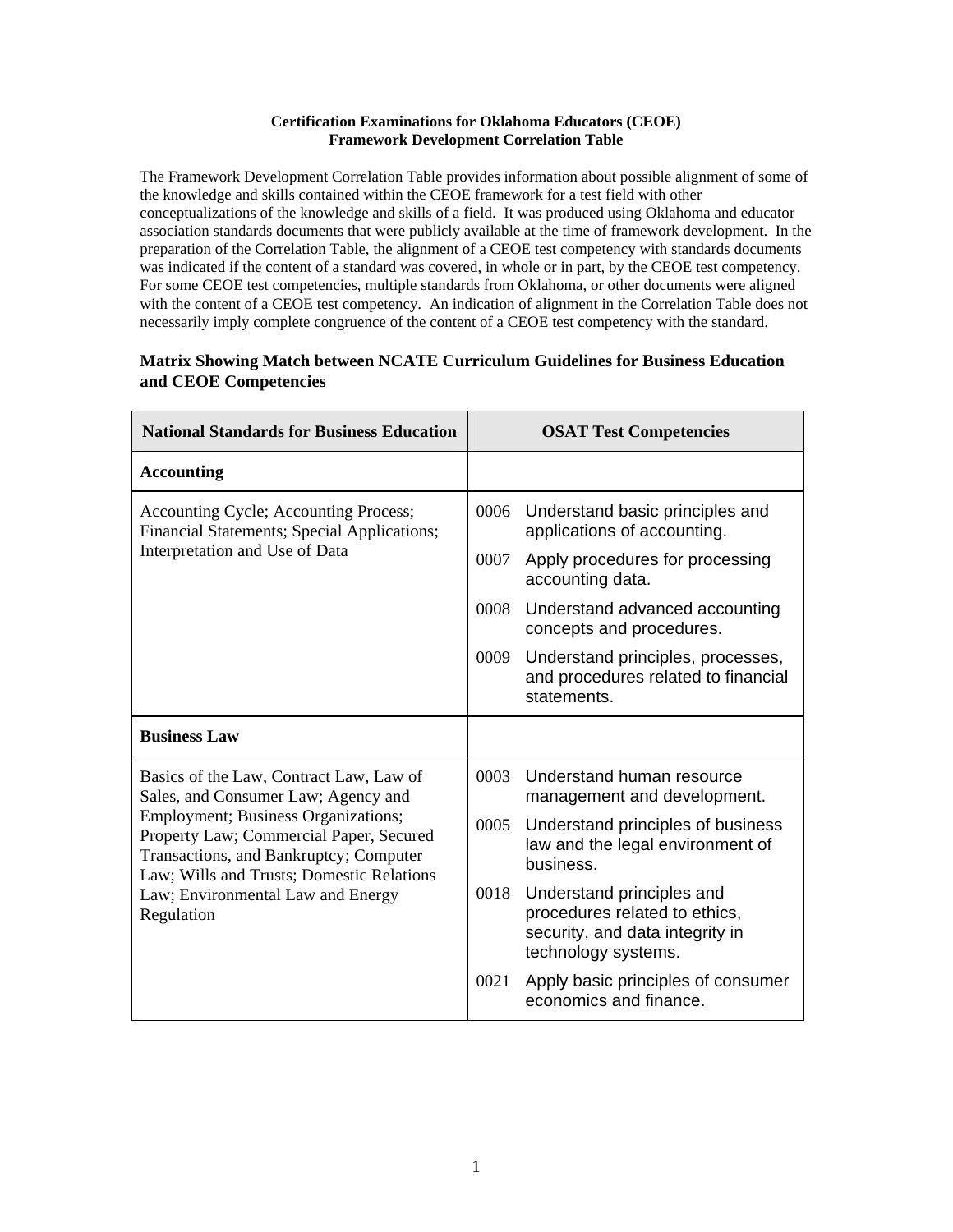| <b>National Standards for Business Education</b>                                                                              | <b>OSAT Test Competencies</b>                                                                                                                                                                                                                               |
|-------------------------------------------------------------------------------------------------------------------------------|-------------------------------------------------------------------------------------------------------------------------------------------------------------------------------------------------------------------------------------------------------------|
| <b>Career Development</b>                                                                                                     |                                                                                                                                                                                                                                                             |
| Self Awareness; Career Research; Workplace<br>Expectations; Career Strategy; School-To-<br>Work Transition; Lifelong Learning | 0015<br>Understand principles and<br>procedures related to career<br>development.                                                                                                                                                                           |
|                                                                                                                               | (OPTE) The teacher understands<br>0004<br>the process of continuous lifelong<br>learning, the concept of making<br>learning enjoyable, and the need<br>for a willingness to change when<br>the change leads to greater student<br>learning and development. |
|                                                                                                                               | (OPTE) The teacher shall have an<br>0009<br>understanding of the importance of<br>assisting students with career<br>awareness and the application of<br>career concepts to the academic<br>curriculum.                                                      |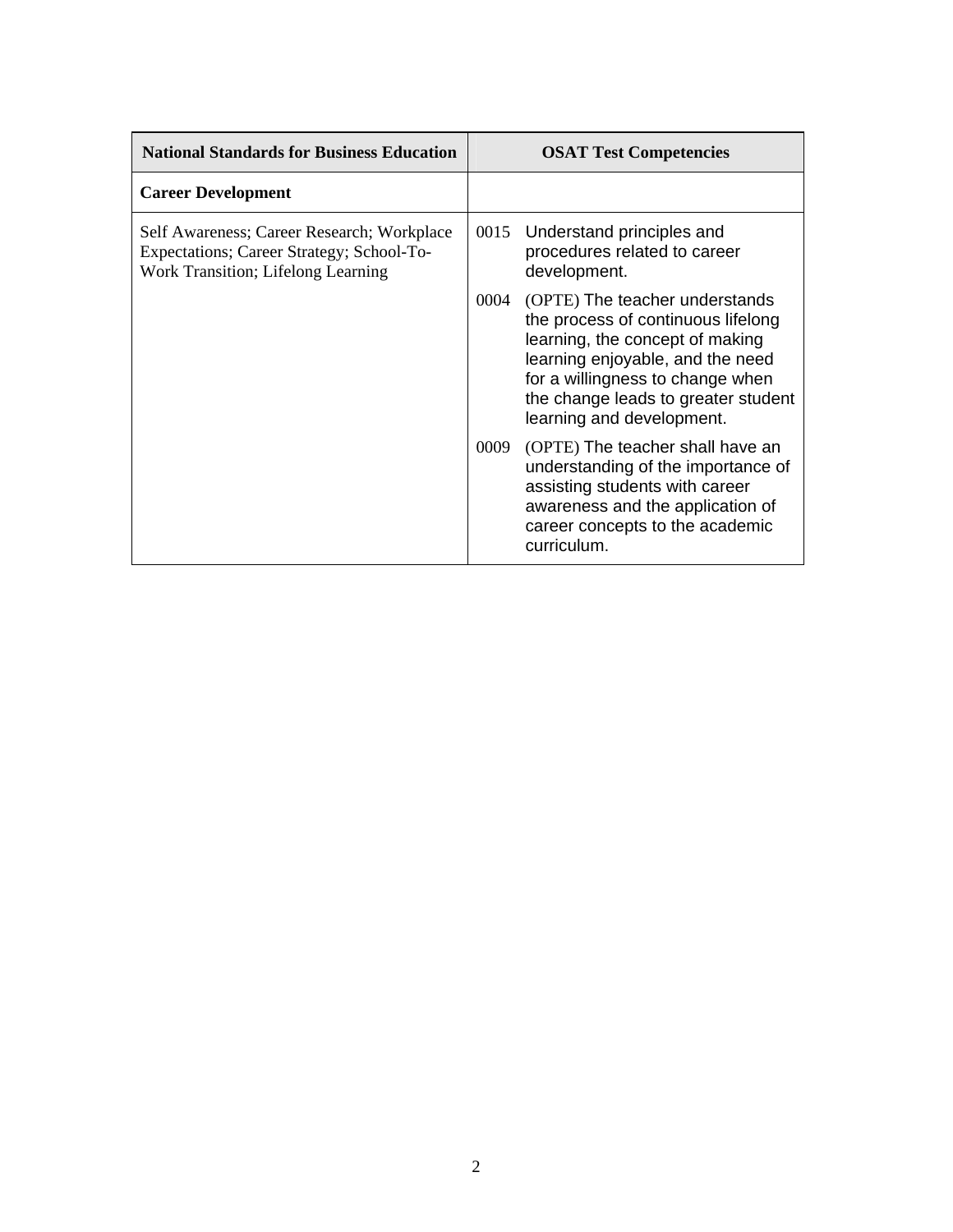| <b>National Standards for Business Education</b>                                                                                               |      | <b>OSAT Test Competencies</b>                                                                                                      |
|------------------------------------------------------------------------------------------------------------------------------------------------|------|------------------------------------------------------------------------------------------------------------------------------------|
| <b>Communications</b>                                                                                                                          |      |                                                                                                                                    |
| Foundations of Communications; Social<br>Communications; Technological<br><b>Communications</b> ; Employment<br>Communications; Organizational | 0002 | Understand organizational, group,<br>and individual behaviors and their<br>relationship to business<br>management.                 |
| Communications                                                                                                                                 | 0014 | <b>Understand business</b><br>communications.                                                                                      |
|                                                                                                                                                | 0017 | Understand principles and<br>procedures related to<br>telecommunications and<br>applications of telecommunications<br>in business. |
|                                                                                                                                                | 0004 | (OGET) Recognize the roles of<br>purpose and audience in written<br>communication.                                                 |
|                                                                                                                                                | 0005 | (OGET) Recognize unity, focus,<br>and development in writing.                                                                      |
|                                                                                                                                                | 0006 | (OGET) Recognize effective<br>organization in writing.                                                                             |
|                                                                                                                                                | 0007 | (OGET) Recognize sentences that<br>effectively communicate intended<br>messages.                                                   |
|                                                                                                                                                | 0008 | (OGET) Recognize standard<br>conventions of formal written<br>English usage in the United States.                                  |
|                                                                                                                                                | 0016 | Understand principles and<br>procedures related to information<br>processing and information<br>processing systems.                |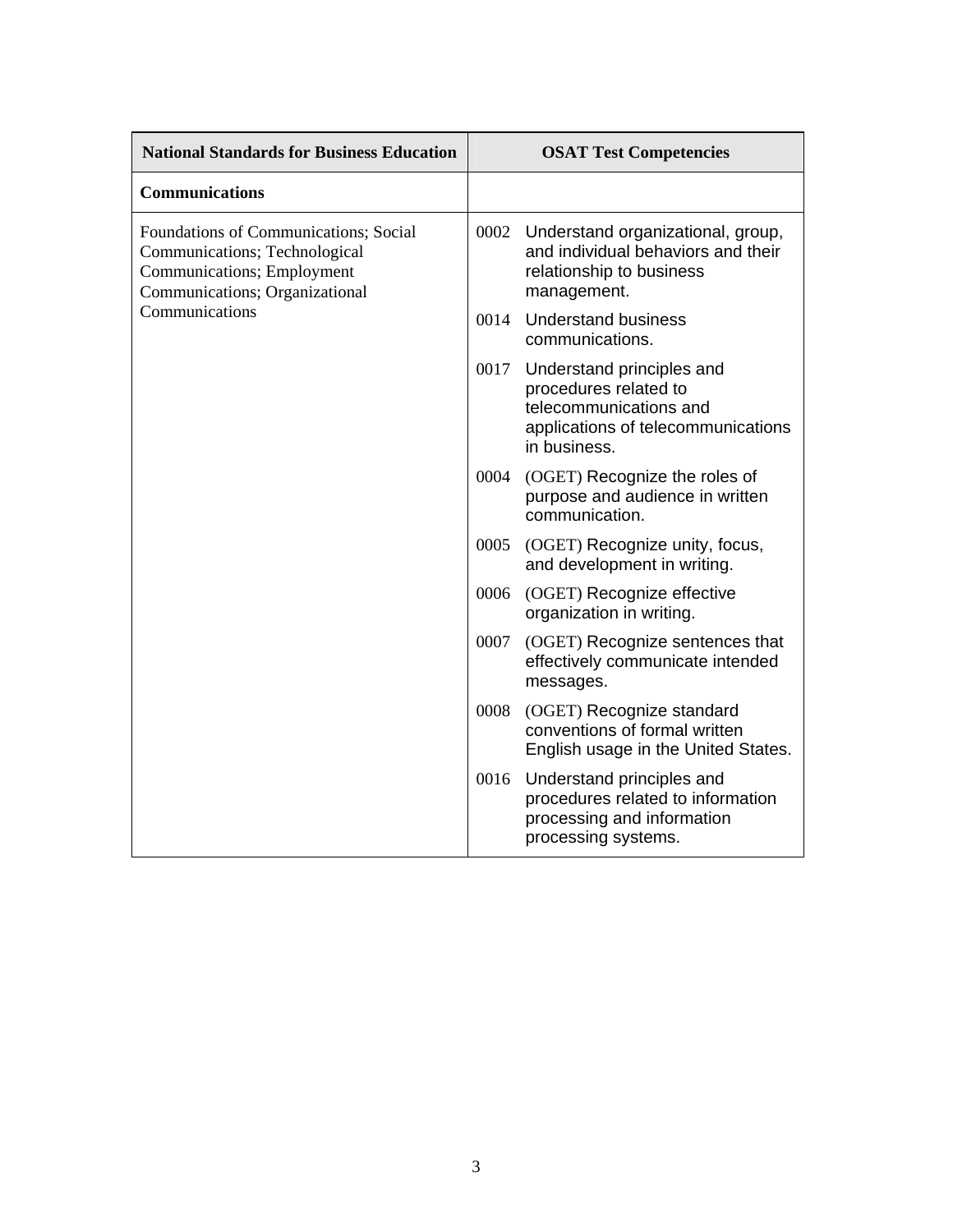| <b>National Standards for Business Education</b>                                                                                       |      | <b>OSAT Test Competencies</b>                                                                                                                   |
|----------------------------------------------------------------------------------------------------------------------------------------|------|-------------------------------------------------------------------------------------------------------------------------------------------------|
| Computation                                                                                                                            |      |                                                                                                                                                 |
| <b>Mathematical Foundations for All</b><br><b>Computational Skills and Concepts; Number</b>                                            | 0008 | Understand advanced accounting<br>concepts and procedures.                                                                                      |
| Relationships and Operations; Patterns,<br>Functions, and Algebra; Measurements;<br><b>Statistics and Probability; Problem-Solving</b> | 0009 | Understand principles, processes,<br>and procedures related to financial<br>statements.                                                         |
| Applications                                                                                                                           | 0022 | Apply techniques of quantitative<br>analysis in business situations.                                                                            |
|                                                                                                                                        | 0009 | (OGET) Solve problems involving<br>data interpretation and analysis.                                                                            |
|                                                                                                                                        | 0010 | (OGET) Apply mathematical<br>reasoning skills to analyze patterns<br>and solve problems.                                                        |
|                                                                                                                                        | 0011 | (OGET) Solve applied problems<br>using a combination of<br>mathematical skills (including word<br>problems involving one and two<br>variables). |
|                                                                                                                                        | 0012 | (OGET) Solve word problems<br>involving integers, fractions,<br>decimals, and units of<br>measurement.                                          |
|                                                                                                                                        | 0013 | (OGET) Graph and solve algebraic<br>equations with one and two<br>variables.                                                                    |
|                                                                                                                                        | 0014 | (OGET) Solve problems involving<br>geometric figures.                                                                                           |
| <b>Economics and Personal Finance</b>                                                                                                  |      |                                                                                                                                                 |
| Scarcity, Choice, and Opportunity Costs;<br>Personal Decision Making; Productivity;<br>Economic Systems; Economic Institutions and     | 0013 | Understand principles and<br>procedures related to career<br>development.                                                                       |
| Incentives; Exchange, Money, and<br>Interdependence; Markets and Prices; Supply<br>and Demand; Competition; The Role of                | 0019 | Understand basic principles and<br>applications of macroeconomics.                                                                              |
| Consumers; Aggregate Supply and Aggregate<br>Demand; The Role of Government; The Role                                                  | 0020 | Understand basic principles and<br>applications of microeconomics.                                                                              |
| of Citizens; International Economic Concepts;<br><b>Making Career Choices</b>                                                          | 0021 | Apply basic principles of consumer<br>economics and finance.                                                                                    |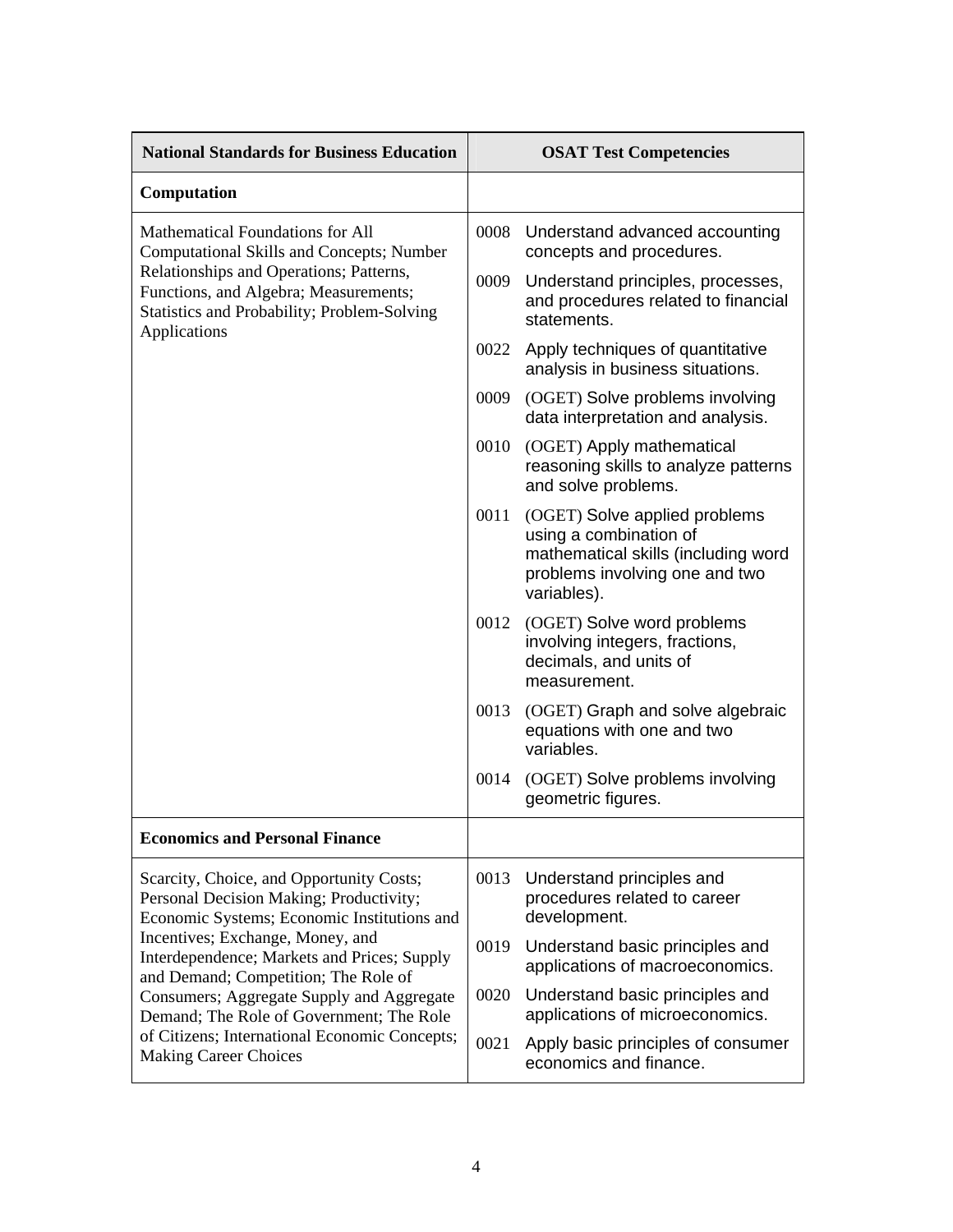| <b>National Standards for Business Education</b>                                                                           |      | <b>OSAT Test Competencies</b>                                                                     |
|----------------------------------------------------------------------------------------------------------------------------|------|---------------------------------------------------------------------------------------------------|
| <b>Entrepreneurship Education</b>                                                                                          |      |                                                                                                   |
| Characteristics; Marketing; Economics;<br>Finance; Accounting; Management; Global<br>Markets; Legal Issues; Business Plans | 0001 | Understand the functions of<br>business management in<br>contemporary and historical<br>contexts. |
|                                                                                                                            | 0005 | Understand principles of business<br>law and the legal environment of<br>business.                |
|                                                                                                                            | 0006 | Understand basic principles and<br>applications of accounting.                                    |
|                                                                                                                            | 0007 | Apply procedures for processing<br>accounting data.                                               |
|                                                                                                                            | 0008 | Understand advanced accounting<br>concepts and procedures.                                        |
|                                                                                                                            | 0009 | Understand principles, processes,<br>and procedures related to financial<br>statements.           |
|                                                                                                                            | 0010 | Analyze factors affecting business<br>marketing decisions.                                        |
|                                                                                                                            | 0011 | Understand principles and<br>procedures related to customer<br>service.                           |
|                                                                                                                            | 0012 | Understand principles and<br>procedures related to<br>entrepreneurship.                           |
|                                                                                                                            | 0019 | Understand basic principles and<br>applications of macroeconomics.                                |
|                                                                                                                            | 0020 | Understand basic principles and<br>applications of microeconomics.                                |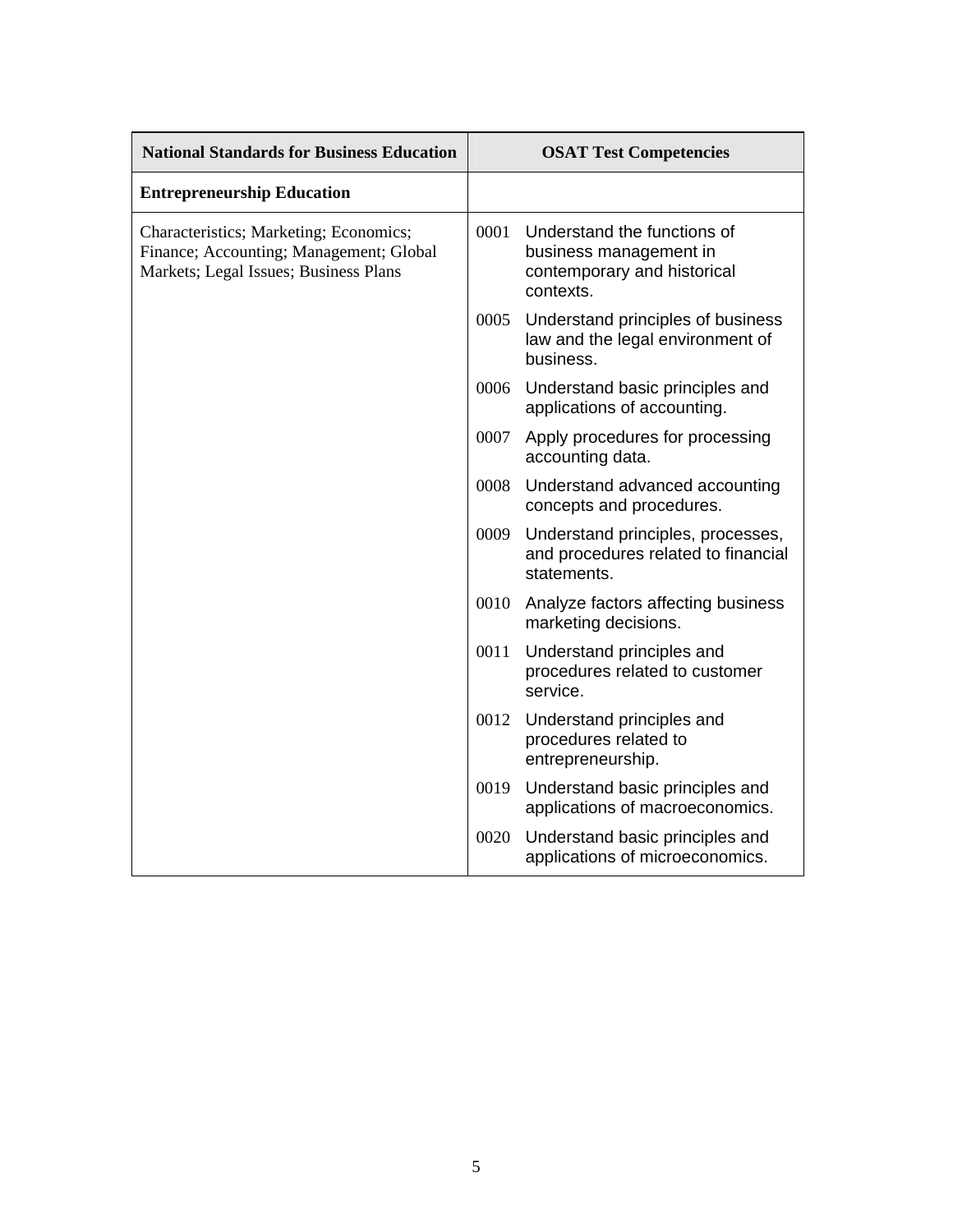| <b>National Standards for Business Education</b>                                                                                                                                                                    |      | <b>OSAT Test Competencies</b>                                                                                                      |
|---------------------------------------------------------------------------------------------------------------------------------------------------------------------------------------------------------------------|------|------------------------------------------------------------------------------------------------------------------------------------|
| <b>Information Systems</b>                                                                                                                                                                                          |      |                                                                                                                                    |
| Computer Architecture; Computer<br>Application Software; Operating Systems,<br>Environments, and Utilities; File and                                                                                                | 0015 | Understand basic principles and<br>terminology related to computer<br>technology.                                                  |
| Database Management Systems;<br>Communications Systems and Networking;<br>Keyboarding; Applications of Information<br>Systems to Organizations; Information<br>Systems Planning and Acquisition; Systems            | 0016 | Understand principles and<br>procedures related to information<br>processing and information<br>processing systems.                |
| Analysis and Design; Programming;<br>Information Systems Security; Ethical Issues<br>Pertaining to Information Systems; The Social<br>and Economic Impact of Information<br>Systems; Information Systems Across the | 0017 | Understand principles and<br>procedures related to<br>telecommunications and<br>applications of telecommunications<br>in business. |
| <b>Curriculum</b> ; Information Systems Careers                                                                                                                                                                     | 0018 | Understand principles and<br>procedures related to ethics,<br>security, and data integrity in<br>technology systems.               |
| <b>International Business</b>                                                                                                                                                                                       |      |                                                                                                                                    |
| <b>Awareness</b> ; International Business<br>Communications; Environment; Ethics;<br>Finance; Management; International<br>Marketing; Import/Export and Balance of                                                  | 0001 | Understand the functions of<br>business management in<br>contemporary and historical<br>contexts.                                  |
| Trade; Organizational Structure of<br><b>International Businesses</b>                                                                                                                                               | 0004 | Understand issues related to<br>ethical and social responsibility in<br>business.                                                  |
|                                                                                                                                                                                                                     | 0010 | Analyze factors affecting business<br>marketing decisions.                                                                         |
|                                                                                                                                                                                                                     | 0014 | <b>Understand business</b><br>communications.                                                                                      |
|                                                                                                                                                                                                                     | 0017 | Understand principles and<br>procedures related to<br>telecommunications and<br>applications of telecommunications<br>in business. |
|                                                                                                                                                                                                                     | 0019 | Understand basic principles and<br>applications of macroeconomics.                                                                 |
|                                                                                                                                                                                                                     | 0020 | Understand basic principles and<br>applications of microeconomics.                                                                 |